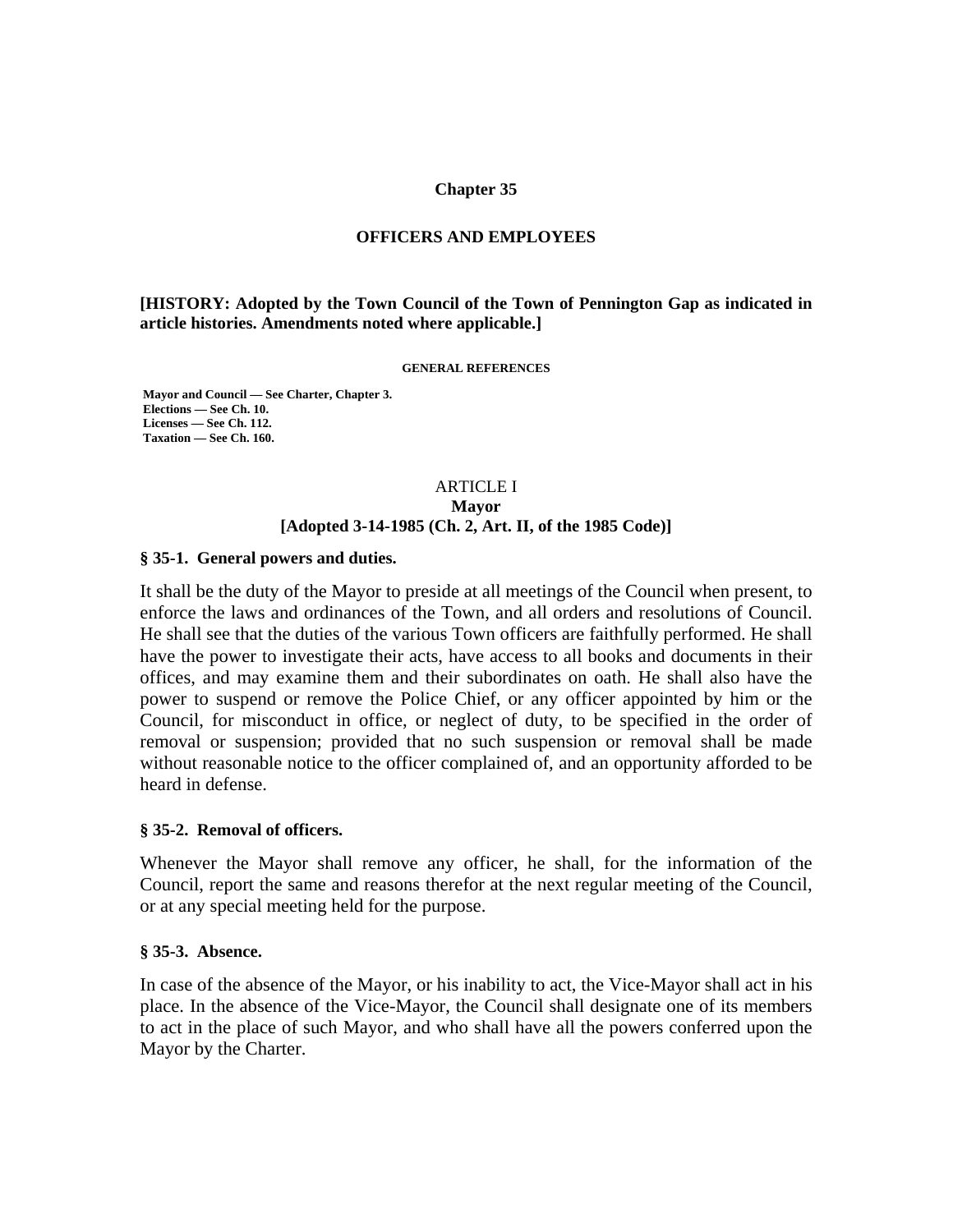### **§ 35-4. Appointment of Committees.**

At the first organizational meeting, and such other times as deemed necessary, the Mayor may appoint committees at his discretion as deemed necessary, subject to Council approval.

#### ARTICLE II **Town Council [Adopted 3-14-1985 (Ch. 2, Art. III, of the 1985 Code)]**

#### **§ 35-5. Membership; term.**

The Council of the Town of Pennington Gap shall be composed of six members, the Mayor and five Councilmen, all of whom shall be qualified voters of the Town. Their term of office shall be for four years.

### **§ 35-6. Members not to withdraw without leave.**

After the name of a member of the Council has been recorded as present at any meeting, he shall not be absent himself from such meeting previous to adjournment, without permission of the majority of the Council.

### ARTICLE III **Town Treasurer [Adopted 3-14-1985 (Ch. 2, Art. IV, of the 1985 Code)]**

### **§ 35-7. Duties.**

All duties as listed in the Job Description.

## ARTICLE IV

#### **Town Manager.**

#### **§ 35-8. Duties.**

All duties as listed in the Job Description.

## ARTICLE V **Attorney [Adopted 3-14-1985 (Ch. 2, Art. V, of the 1985 Code)]**

### **§ 35-9. Duties.**

- A. It shall be the duty of the Attorney, or Attorneys, to take the management, charge and control of all the law business of the Town, and to be, in regard to all municipal affairs, the legal advisor to the Mayor, Council or any committee thereof, and of the several officers of the Town government, and, when required, he shall furnish written or verbal opinions upon any subjects involving questions of law in which the Town is interested.
- B. It shall be his duty to draft all bonds, contracts, agreements and other legal instruments of whatever nature which may be required of him by any ordinance or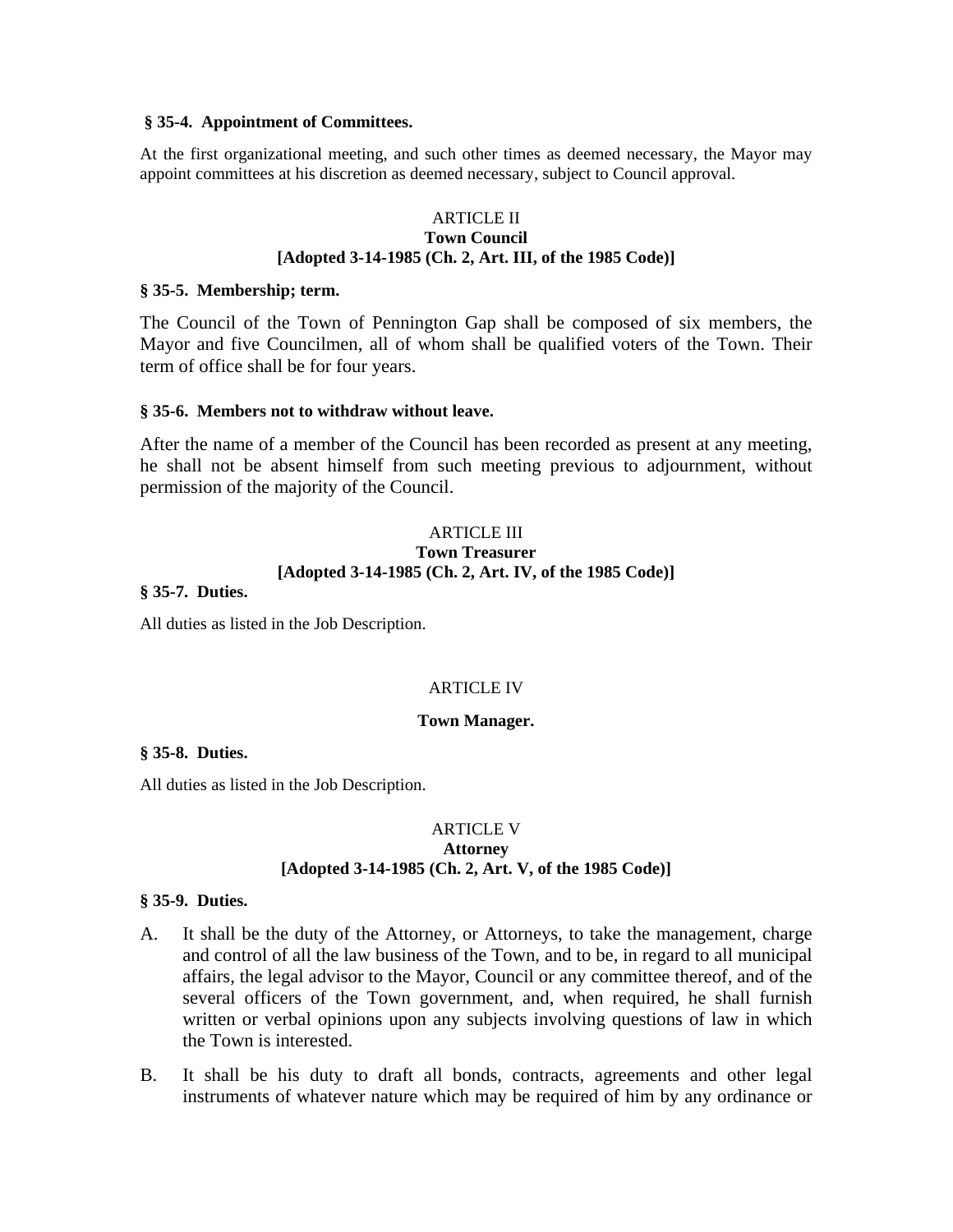order of the Council; to appear, defend and advocate the rights and interests of the Town, or any officer thereof, in any suit or prosecution for any act in the discharge of his official duties, wherein any right, privilege, ordinance or act of the Town government may be brought in question before any tribunal in this state, when requested by the Mayor or Council, and shall perform such other duties as may be required of him on behalf on the Town, by any ordinance or resolution of the Council.

## **§ 35-10. Conflicts of interest.**

When the Attorney, or Attorneys, is incompetent by reason of interest or otherwise to represent the Town in any manner requiring the services of an attorney, the Mayor shall employ another attorney to represent the Town; provided he shall in every case contract to pay such attorney a reasonable fee.

## **§ 35-11. Compensation.**

The Town Attorney shall receive compensation in the form of a monthly retainer in an amount set forth by Council.

## ARTICLE VI **Engineer [Adopted 3-14-1985 (Ch. 2, Art. VI, of the 1985 Code)]**

## **§ 35-12. Duties.**

- A. The Council may, from time to time, as the requirements of the Town may demand, appoint an Engineer for the Town, whose duty it shall be to superintend the opening, repairing and improving of all streets, alleys, parks, or boulevards of the Town as the same may be ordered, and he shall take the general supervision of all streets, sidewalks, boulevards, public grounds, and make such surveys and estimates, and do such other things in the time of his profession as the Council and the various committees thereof may direct, or the necessities of the Town may require.
- B. When so required, he shall make maps, showing the profile and grades of all the streets, boulevards, and other highways and public grounds of the Town, as well as maps showing the lengths and dimensions of culverts and sewers constructed by the Town, the location, course and dimensions.

## **§ 35-13. Compensation.**

The Engineer for the Town shall receive such compensation as the Town Council may from time to take or year to year prescribe.

## ARTICLE VII

#### **Police Chief [Adopted 3-14-1985 (Ch. 11 of the 1985 Code); amended in its entirety at time of adoption of Code (see Ch. 1, General Provisions, Art. I)]**